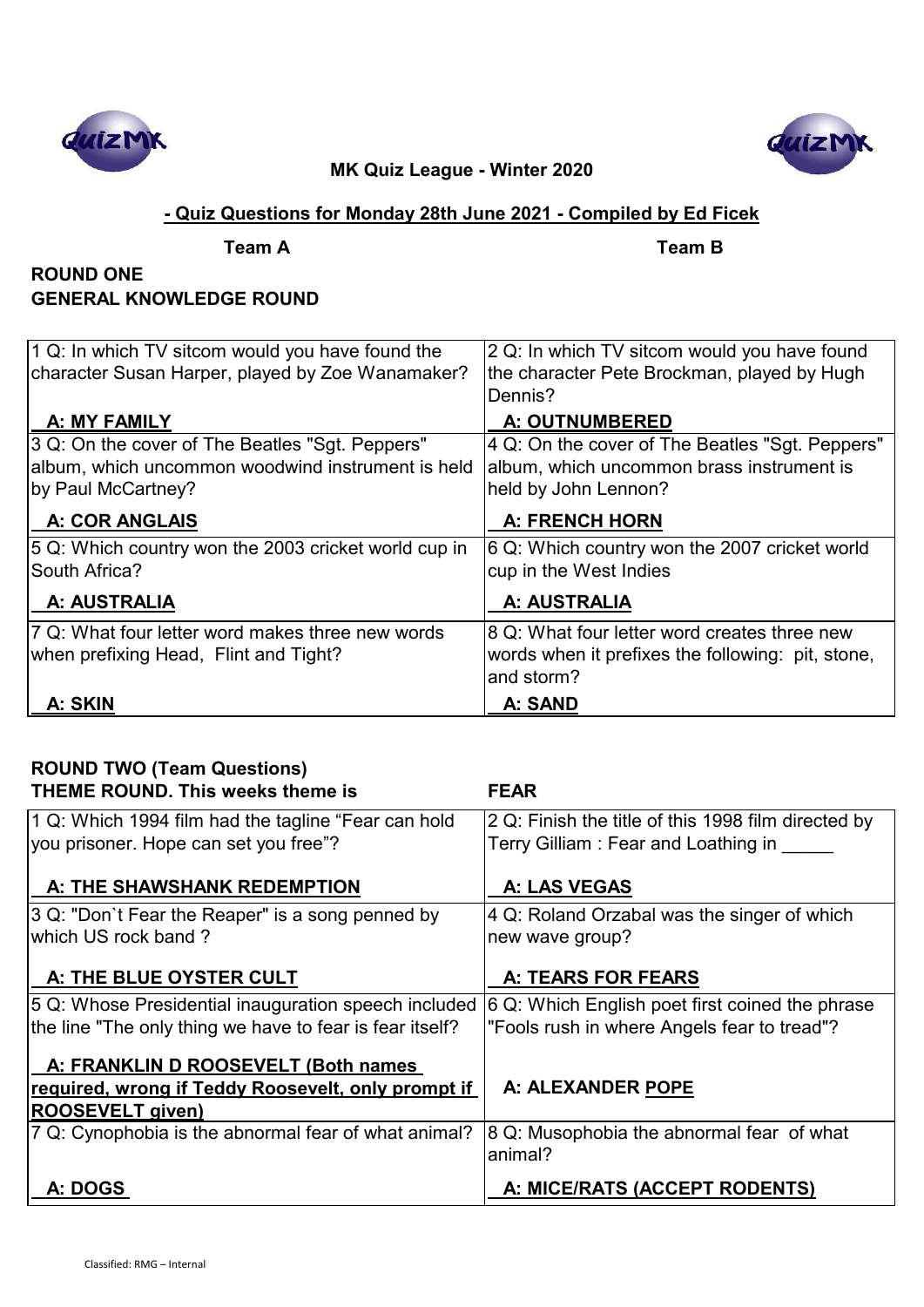



#### **- Quiz Questions for Monday 28th June 2021 - Compiled by Ed Ficek**

**ROUND THREE** 

**Team A Team B**

**INDIVIDUALS CHOICE ROUND - QM - READ CATEGORIES OUT TO PLAYERS TO BE CHOSEN**

### **The Categories are:-**

| 1 & 2 NHL Ice Hockey                                                   | 3 & 4 Royal Statues                                    |
|------------------------------------------------------------------------|--------------------------------------------------------|
| 5 & 6 TV                                                               | <b>7 &amp; 8 Food</b>                                  |
| 1 Q: Which bird is used as the nickname for the NHL                    | 2 Q: Which bird is used as the nickname for the NHL    |
| Ice Hockey team in Pittsburgh?                                         | Ice Hockey team in Anaheim?                            |
| <b>A: PENGUINS</b>                                                     | A: DUCKS                                               |
| 3 Q: An equestrian bronze statue of which Hanoverian                   | 4 Q: A statute of which Hanoverian King stands in      |
| King stands in London's Trafalgar Square?                              | Greenwich by the National Maritime museum?             |
| A: GEORGE IV                                                           | A: WILLIAM IV                                          |
| 5 Q: Who starred as Carrie Bradshaw in the TV series                   | 6 Q: Who starred as Samantha Jones in the TV series    |
| "Sex in the City"?                                                     | "Sex in the City"?                                     |
|                                                                        |                                                        |
| A: SARAH JESSICA PARKER                                                | A: KIM CATTRALL                                        |
| 7 Q: What distinct food is made from pork or beef blood,               | 8 Q: The traditional pudding of strawberries, meringue |
| with pork fat or beef suet, and a cereal, usually oatmeal,             | and whipped cream is called what?                      |
| oat groats or barley groats?                                           |                                                        |
| <b>A: BLACK PUDDING</b>                                                | <b>A: ETON MESS</b>                                    |
| <b>ROUND FOUR</b>                                                      |                                                        |
| THEME ROUND. This weeks theme is                                       | <b>BROWN</b>                                           |
| 1 Q: In which children's TV programme will you find Dr                 | 2 Q: Dr Emmett Brown was a character in which series   |
| Brown Bear?                                                            | of films?                                              |
|                                                                        |                                                        |
| A: PEPPA PIG                                                           | A: BACK TO THE FUTURE                                  |
| 3 Q: Normally author of conspiracy novels, in 2020 Dan                 | 4 Q: Who wrote the books featuring the amateur         |
| Brown released his first childrens picture book what was<br>the title? | detective Father Brown?                                |
| <b>A: WILD SYMPHONY</b>                                                | A: G K CHESTERTON                                      |
| 5 Q: Which US department store is famous for its Big,                  | 6 Q: The theme tune "Sweet Georgia Brown" is           |
| Medium and Small Brown Bags?                                           | famously used by which US basketball team?             |

A: BLOOMINGDALE'S **A: HARLEM GLOBETROTTERS** 7 Q: How many points is the Brown ball worth when potted in Snooker? 8 Q: June Brown played the role of which character in the TV Soap Eastenders? A: FOUR **A: DOT COTTON**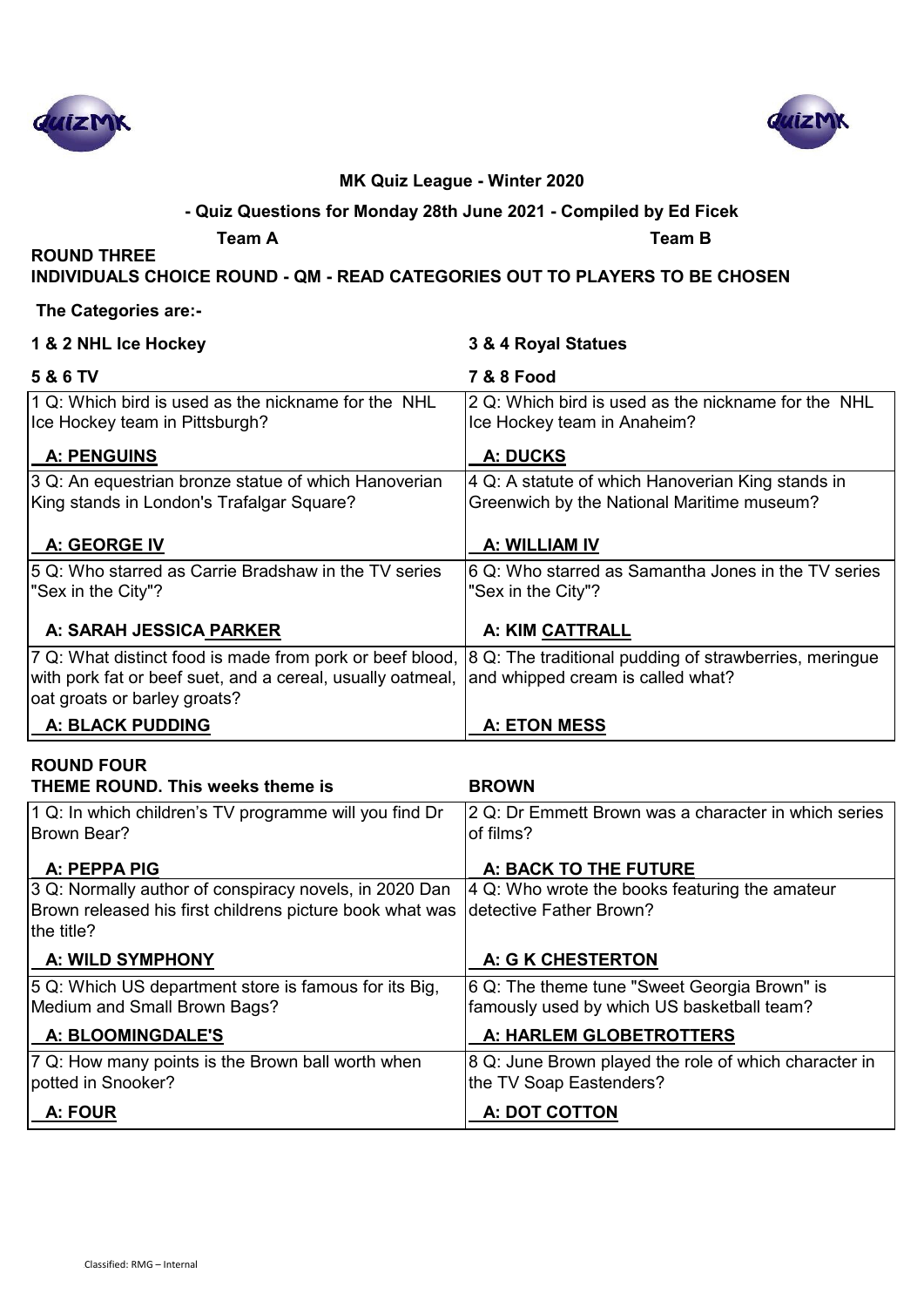

## **- Quiz Questions for Monday 28th June 2021 - Compiled by Ed Ficek**

#### **Team A Team B**

## **ROUND FIVE (Team Questions)**

## **PICK A LETTER. Surnames only for individuals : All Letters are "S"**

| 1 Q: A Royal courtier who assisted the Monarch at his<br>or her toilet was known as the Groom of the<br>……what? | 2 Q: What animal forms the principal diet of the<br>secretary bird?                         |
|-----------------------------------------------------------------------------------------------------------------|---------------------------------------------------------------------------------------------|
| A: STOOL                                                                                                        | <b>A: SNAKES</b>                                                                            |
| 3 Q: Celine Dion won the Eurovision Song Contest in<br>1988 representing which country?                         | 4 Q: Which singer/composer founded the<br>Rainforest Foundation Trust in 1987?              |
| <b>A: SWITZERLAND</b>                                                                                           | A: STING (GORDON MATTHEW THOMAS<br><b>SUMNER</b>                                            |
| 5 Q: Which US singer/songwriter won the Global Icon<br>Award at the 2021 Brits?                                 | 6 Q: For what does the S stand in the UK<br>Government executive office ONS?                |
| <b>A: TAYLOR SWIFT</b>                                                                                          | <b>A: STATISTICS</b>                                                                        |
| 7 Q: Which city is the fourth largest in Norway and is<br>known as the oil capital of Norway?                   | 8 Q: The game Mah Jong takes its name from the<br>Chinese for which small bird?             |
| <b>A: STAVANGER</b>                                                                                             | A: SPARROW (SHUFFLING OF THE TILES IS<br>KNOWN AS THE TWITTERING OF THE<br><b>SPARROWS)</b> |

### **HALF TIME!**

### **ROUND SIX ( TEAM QUESTIONS )**

**BLOCKBUSTERS ROUND: The Letters will be given in the question**

| 1 Q: With letters "PM" - Austin Richard Post is an<br>American rapper, singer, songwriter, record producer,<br>and actor and is known by what name? | 2 Q: In science terms what do the letters KWH<br>refer to?                                                                |
|-----------------------------------------------------------------------------------------------------------------------------------------------------|---------------------------------------------------------------------------------------------------------------------------|
| <b>A: POST MALONE</b>                                                                                                                               | A: KILO WATT HOURS                                                                                                        |
| 3 Q: With letters "GI" - According to the traditional<br>proverb, what is the "Road to Hell paved with"?                                            | 4 Q: With letters "TGI" - In the title of a BBC2 TV<br>programme, how are Antonio Carluccio and<br>Genaro Contaldo known? |
| <b>A: GOOD INTENTIONS</b>                                                                                                                           | A: TWO GREEDY ITALIANS                                                                                                    |
| 5 Q: With letters "RP" - What is the name of the tiger<br>lin novel and film "The Life of PI"?                                                      | 6 Q: The major UK/European mobile network corp<br>EE was originally branded?                                              |
| <b>A: RICHARD PARKER</b>                                                                                                                            | A: EVERYTHING EVERYWHERE                                                                                                  |
| 7 Q: In mobile phones what does the acronym SIM<br>stand for?                                                                                       | 8 Q: Which Lloyd-Webber musical with letters<br>"WDTW" was based on a 1961 Hayley Mills film?                             |
| A: SUBSCRIBER IDENTITY(OR IDENTIFICATION)<br><b>MODULE</b>                                                                                          | A: WHISTLE DOWN THE WIND                                                                                                  |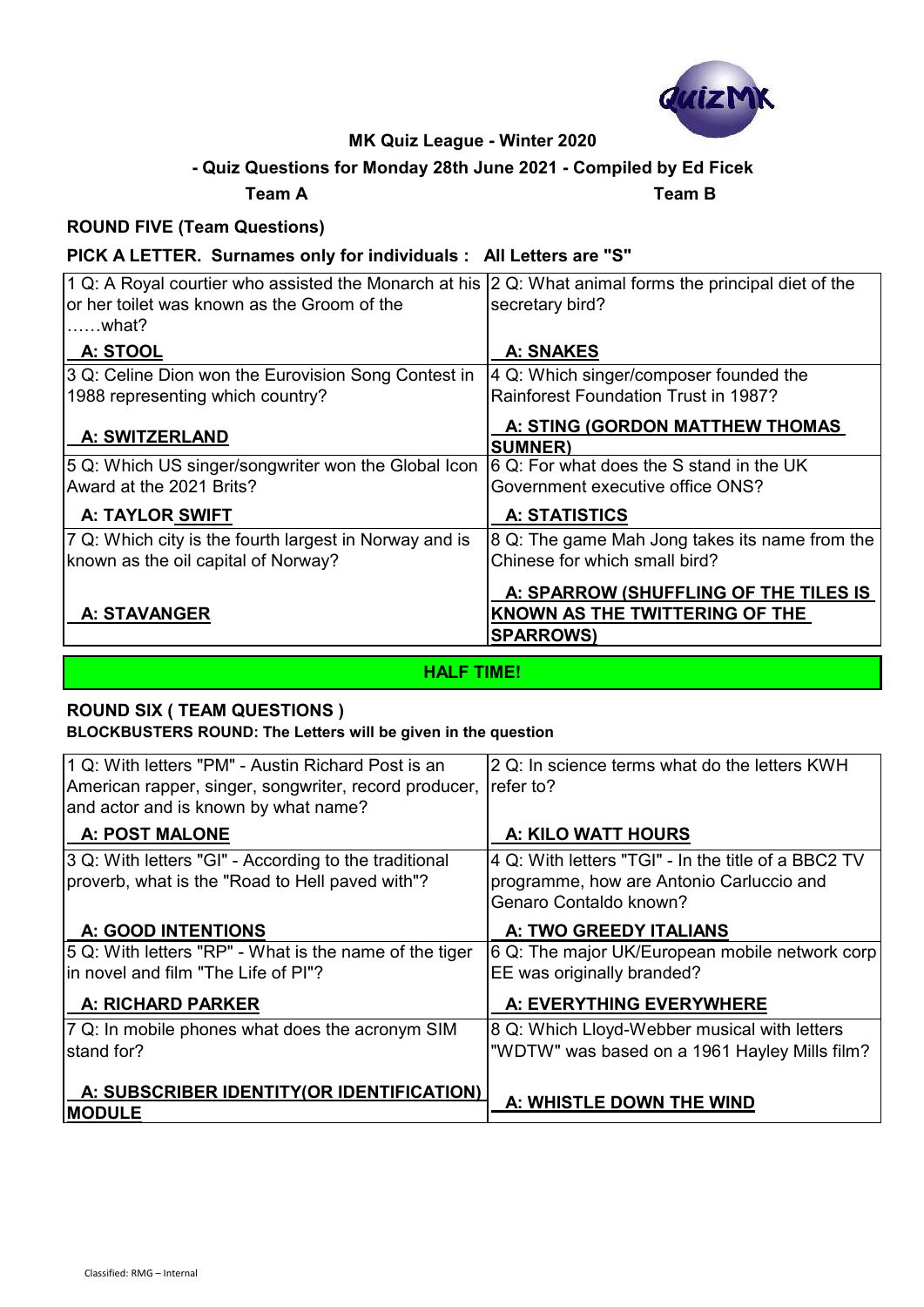



### **- Quiz Questions for Monday 28th June 2021 - Compiled by Ed Ficek**

**Team A Team B**

# **ROUND SEVEN**

**THEME ROUND. This weeks theme is 2015**

| 1 Q: In 2015 the NASA probe New Horizons sent the first close<br>up photos of which small body in the Solar System?                                      | 2 Q: An airliner from which Asian country disappeared<br>in January 2015 (It is still missing)?                                                          |
|----------------------------------------------------------------------------------------------------------------------------------------------------------|----------------------------------------------------------------------------------------------------------------------------------------------------------|
| A: PLUTO                                                                                                                                                 | A: MALAYSIA (MH370)                                                                                                                                      |
| 3 Q: In which Midlands town on the River Trent and also on the<br>Fosse Way, did the National Civil War Centre open in Spring<br>2015?                   | 4 Q: In 2015 - Which team beat Aston Villa 4-0 in the<br>Mens FA Cup Final?                                                                              |
| <b>A: NEWARK</b>                                                                                                                                         | A: ARSENAL                                                                                                                                               |
| 5 Q: Who wrote the original music score for the 2015 film the<br>Hateful Eight his first complete western score for 35 years,<br>winning a Golden Globe? | 6 Q: In 2015 which city became the first UK city to<br>introduce a voluntary tax for food/drink outlets on<br>sugar with 10p per drink with added sugar? |
| <b>A: ENNIO MORRICONE</b>                                                                                                                                | <b>A: BRIGHTON</b>                                                                                                                                       |
| 7 Q: In 2015 - Which US golfer won the Masters & the US<br>Open?                                                                                         | 8 Q: Who became the second-youngest Prime<br>Minister of Canada following the 2015 General<br>Election?                                                  |
| A: JORDAN SPIETH                                                                                                                                         | <b>A: JUSTIN TRUDEAU</b>                                                                                                                                 |

### **ROUND EIGHT**

#### **INDIVIDUALS CHOICE ROUND - QM - READ CATEGORIES OUT TO PLAYERS TO BE CHOSEN**

 **The Categories are:-**

| 1 & 2 2021 Albums                                            | 3 & 4 Movie Subtitles                               |
|--------------------------------------------------------------|-----------------------------------------------------|
| <b>5 &amp; 6 Poets</b>                                       | 7 & 8 Mobile Phones                                 |
| 1 Q: "Not your Muse" is a 2021 album by which female artist? | 2 Q: "Sour" is a 2021 album by which female artist? |
| A: CELESTE                                                   | A: OLIVIA RODRIGO                                   |
| 3 Q: Which 1997 action sequel starring Jason Patric was      | 4 Q: Which 1999 animated movie has the subtitle     |
| subtitled 'Cruise Control'?                                  | 'Bigger, Longer & Uncut'?                           |
| A: SPEED                                                     | <b>A: SOUTH PARK</b>                                |
| 5 Q: Give a year in the life of John Masefield?              | 6 Q: Give a year in the life of Alfred Tennyson?    |
| <b>A: 1878 TO 1967 INCLUSIVE</b>                             | A: 1809 TO 1892 INCLUSIVE                           |
| 7 Q: Which Mobile phone brand released the RAZR V3 in        | 8 Q: Which Mobile phone brand released the T28 in   |
| 2004?                                                        | 1999 & K750 in 2005?                                |
| A: MOTOROLA                                                  | A: ERICSSON (ACCEPT SONY AS PURCHASED)              |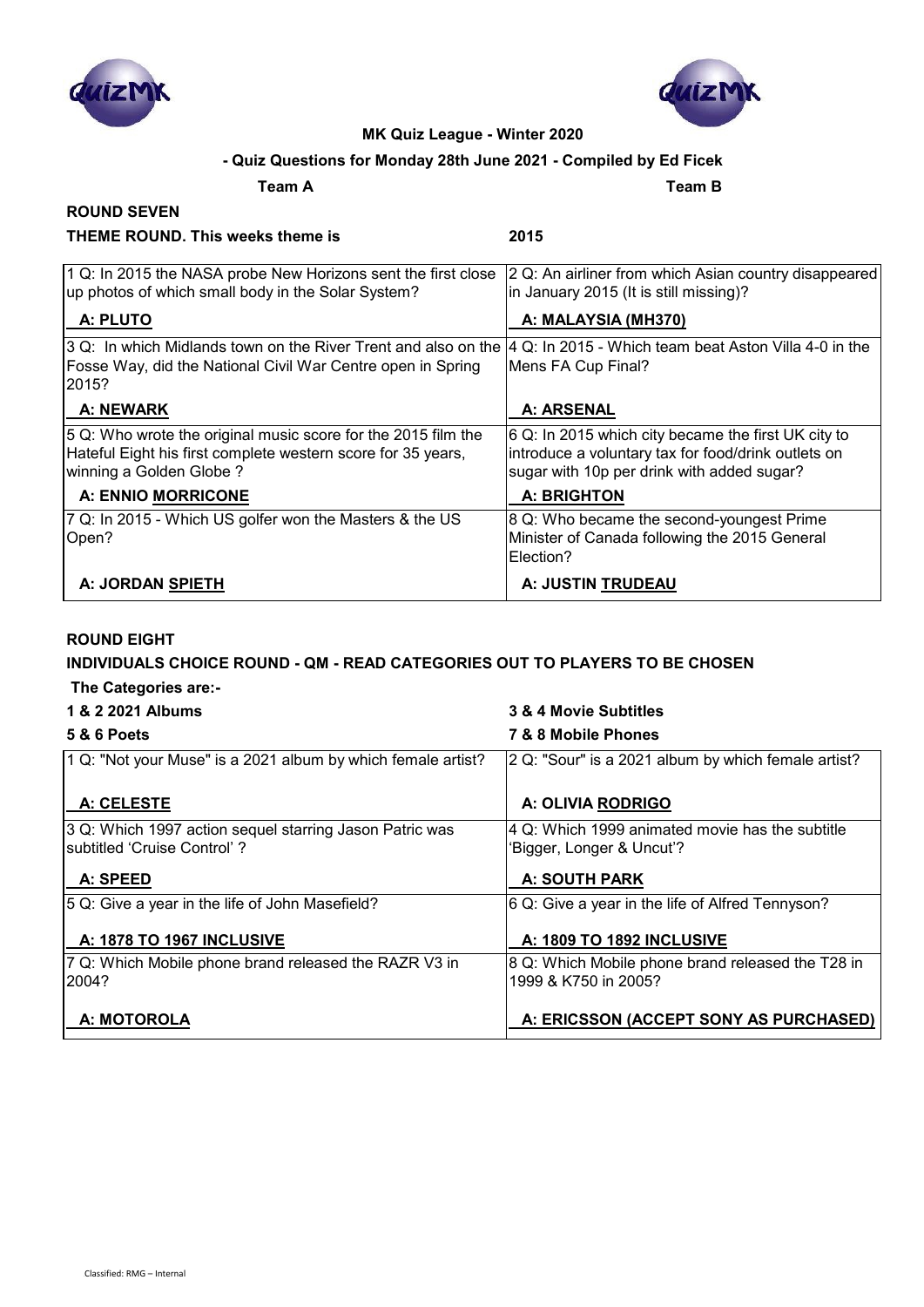



**Team A Team B - Quiz Questions for Monday 28th June 2021 - Compiled by Ed Ficek**

| <b>ROUND NINE</b>                                                            |                                                                                |
|------------------------------------------------------------------------------|--------------------------------------------------------------------------------|
| <b>THEME ROUND. This weeks theme is</b>                                      | <b>Animals</b>                                                                 |
| 1 Q: Which animal comes in grey and timber<br>varieties?                     | 2 Q: Which animal lives in a drey and has Red<br>and Grey varieties in the UK? |
| A: WOLVES                                                                    | <b>A: SQUIRREL</b>                                                             |
| 3 Q: Which animal is also known as an ounce?                                 | 4 Q: Which animal is also known as a colugo?                                   |
| <b>A: SNOW LEOPARD</b>                                                       | A: FLYING LEMUR (ACCEPT LEMUR)                                                 |
| 5 Q: What type of animal is a "Markhor", the<br>national animal of Pakistan? | 6 Q: Which is the largest Asian antelope?                                      |
| A: GOAT (WILD MOUNTAIN GOAT)                                                 | <u>A: A NILGAI (OR NILGAU).</u>                                                |
| 7 Q: What animal is the symbol of Hufflepuff                                 | 8 Q: Which animal represents a zoo on an                                       |
| House in the Harry Potter books and films and is                             | ordnance survey map?                                                           |
| the largest land carnivore in the UK?                                        |                                                                                |
| A: BADGER                                                                    | A: AN ELEPHANT                                                                 |

## **ROUND TEN GENERAL KNOWLEDGE ROUND**

| 1 Q: The stage musical "Rent" is based on which<br>Puccini Opera?                                                                     | 2 Q: The stage musical "Miss Saigon" is based<br>on which Puccini Opera?                                                                                                                                         |
|---------------------------------------------------------------------------------------------------------------------------------------|------------------------------------------------------------------------------------------------------------------------------------------------------------------------------------------------------------------|
| A: LA BOHEME                                                                                                                          | A: MADAME BUTTERFLY                                                                                                                                                                                              |
| 3 Q: The smallest falcon in the UK shares its<br>name with which mythological wizard?                                                 | 4 Q: What type of Duck shares its name with a<br>James Bond movie?                                                                                                                                               |
| A: MERLIN                                                                                                                             | <b>A: GOLDENEYE</b>                                                                                                                                                                                              |
| 5 Q: What cocktail with two word name consists of<br>Gin, Grenadine, Egg White & Ice - And is also the<br>name of a variety of Apple? | 6 Q: What cocktail with two word name consists<br>of Vodka, Coffee Liqueur, Coke & Ice - And is<br>also the name of a breed of terrier although not<br>a true terrier, used in the 1940/50s as military<br>dogs? |
| A: PINK LADY                                                                                                                          | <b>A: BLACK RUSSIAN</b>                                                                                                                                                                                          |
| 7 Q: Sweet like Candy, Cloud and REM are<br>perfume fragances launched by which singer?                                               | 8 Q: Indi, Meow & Purr are perfume fragrances<br>launched by which singer?                                                                                                                                       |
| <b>A: ARIANE GRANDE</b>                                                                                                               | <b>A: KATY PERRY</b>                                                                                                                                                                                             |